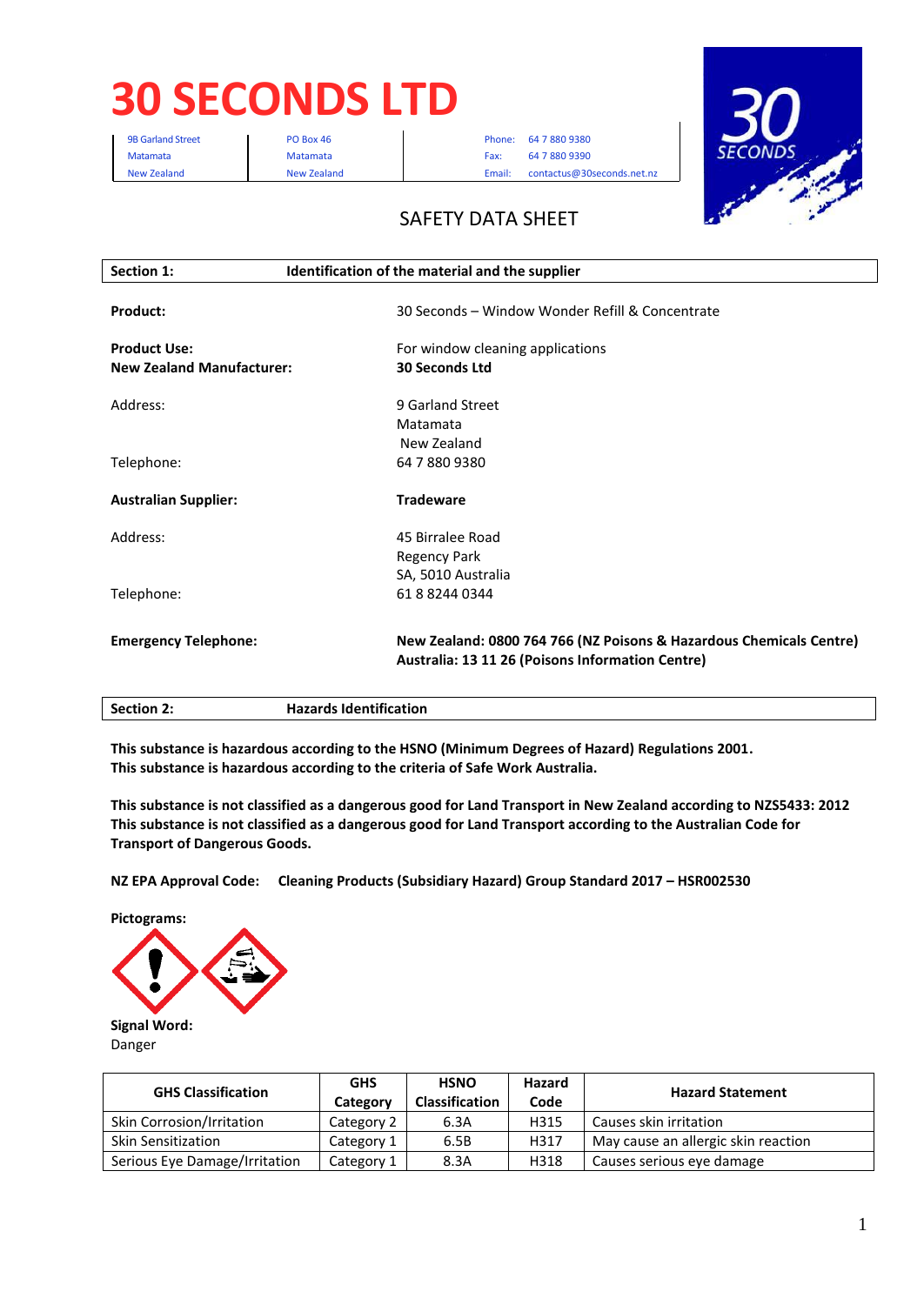| <b>Prevention Code</b> | <b>Prevention Statement</b>                                           |
|------------------------|-----------------------------------------------------------------------|
| P102                   | Keep out of reach of children                                         |
| P103                   | Read label before use                                                 |
| P261                   | Avoid breathing vapours/spray/mist                                    |
| P264                   | Wash hands thoroughly after handling                                  |
| P272                   | Contaminated work clothing should not be allowed out of the workplace |
| P280                   | Wear protective clothing                                              |

| <b>Response Code</b> | <b>Response Statement</b>                                                                      |
|----------------------|------------------------------------------------------------------------------------------------|
| P101                 | If medical advice is needed, have product container or label at hand                           |
| P310                 | Immediately call a POISON CENTER or doctor/physican                                            |
| P321                 | Wash exposed skin thoroughly with water                                                        |
| P362                 | Take off contaminated clothing and wash before re-use                                          |
| P363                 | Wash contaminated clothing before re-use                                                       |
| $P302 + P352$        | IF ON SKIN: Wash with plenty of soap and water                                                 |
| $P305 + P351 + P338$ | IF IN EYES: Rinse cautiously with water for several minutes. Remove contact lenses, if present |
|                      | and easy to do. Continue rinsing.                                                              |
| $P332 + P313$        | If skin irritation occurs: Get medical advice/attention                                        |
| $P333 + P313$        | If skin irritation or rash occurs. Get medical advice/attention                                |

| <b>Storage Code</b> | <b>Storage Statement</b> |
|---------------------|--------------------------|
| None<br>сатес       |                          |

| <b>Disposal</b> | <b>Disposal S</b>                         |
|-----------------|-------------------------------------------|
| Code            | Statement                                 |
| P501            | Regulations.<br>Local<br>Dispose as per ' |

#### **Section 3: Composition / Information on Ingredients**

| Ingredients               | W <sub>t</sub> % | <b>CAS NUMBER.</b> |
|---------------------------|------------------|--------------------|
| Alkyl Polyglucoside       | $1 - 5$          | Proprietary        |
| Surfactant Blend          |                  | Proprietary        |
| NON-HAZARDOUS INGREDIENTS | To balance       |                    |

| <b>Section 4:</b> | <b>First Aid Measures</b> |
|-------------------|---------------------------|
|                   |                           |

#### **Recommended first aid facilities:**

Ready access to running water is required. Accessible eyewash is required. Emergency Ready access to shower, hand wash & soap.

#### **Routes of Exposure:**

| If in Eyes   | Rinse for at least 15 minutes lifting eyelids. Remove contact lenses, if present and<br>easy to do. Continue rinsing. Seek medical assistance if needed.                 |
|--------------|--------------------------------------------------------------------------------------------------------------------------------------------------------------------------|
| If on Skin   | Wash skin with soap and water. Take off contaminated clothing and wash before re-<br>use. Seek medical assistance if needed.                                             |
| If Swallowed | Never give liquid to a person showing signs of reduced awareness or becoming<br>unconscious. Seek medical assistance if needed or contact poisons information<br>Centre. |
| If Inhaled   | Remove patient to fresh air. If breathing becomes difficult get medical attention.                                                                                       |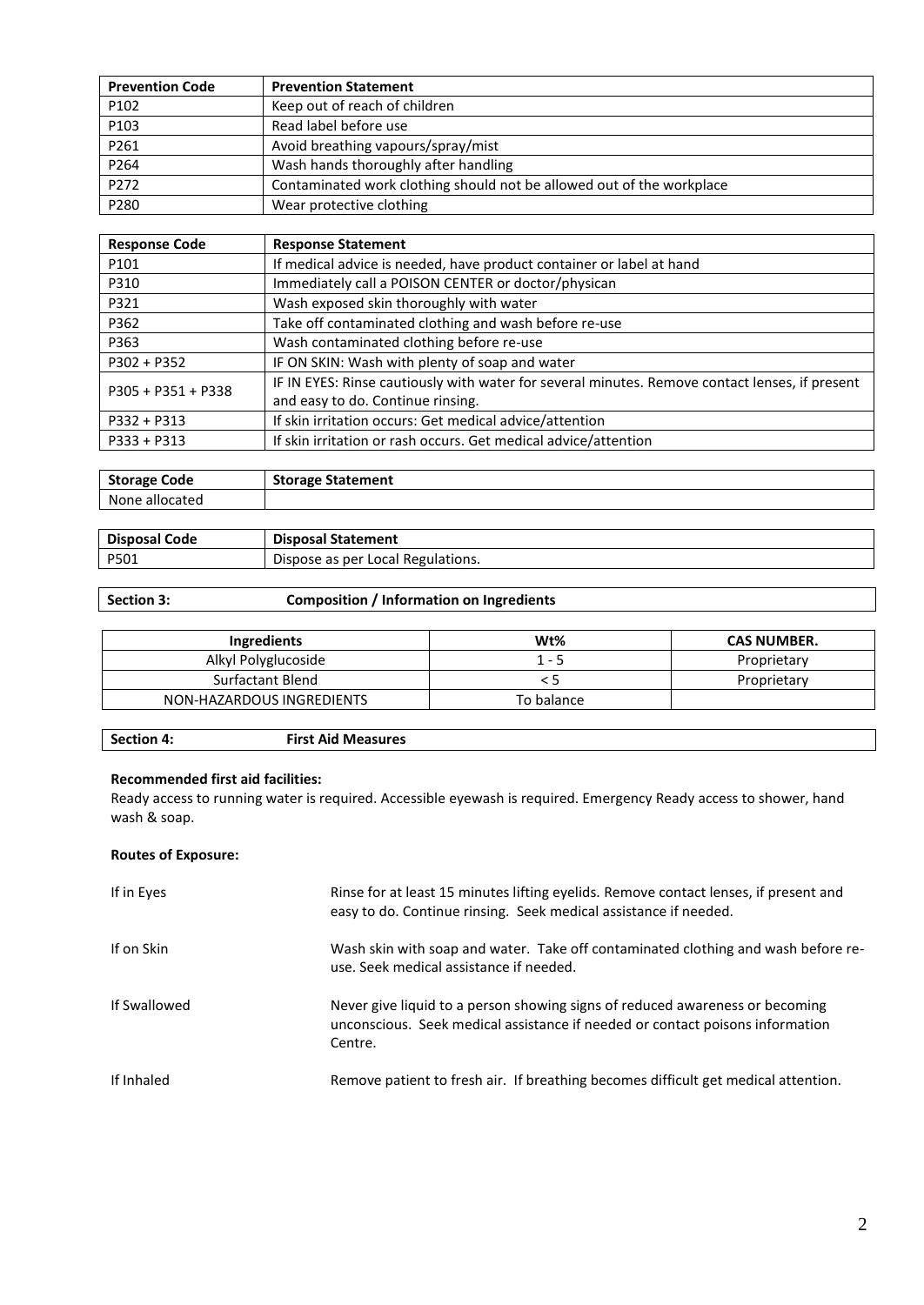| <b>Section 5:</b> | <b>Fire Fighting Measures</b> |  |
|-------------------|-------------------------------|--|
|-------------------|-------------------------------|--|

| <b>Hazard Type</b>           | Non-flammable                                                                      |
|------------------------------|------------------------------------------------------------------------------------|
| <b>Extinguishing media</b>   | Dry chemical powder, foam, fog sprays, and water jets.                             |
| <b>Fire/Explosion Hazard</b> | Thermal decomposition on burning may produce toxic vapor or gases.                 |
| <b>Precautions for</b>       | Standard fire-fighting procedures may be followed, including full protective gear. |
| firefighters and special     |                                                                                    |
| protective clothing          |                                                                                    |
|                              |                                                                                    |

| Section 6: | <b>Accidental Release Measures</b> |
|------------|------------------------------------|
|------------|------------------------------------|

**Minor Spills:** Wear protective equipment to prevent skin, eye and respiratory exposure. Contain using sand, earth or vermiculite.

**Major Spills:** Prevent by whatever means possible any spillage from entering drains, sewers, or water courses. (If this occurs contact your regional council immediately).

Use absorbent (soil, sand or other inert material). Rags are not recommended for the clean-up of spills, as they may create fire or environmental hazard.

Collect and seal in properly labeled containers or drums for disposal. If contamination of crops, sewers or waterways has occurred advise local emergency services.

Mop up and collect recoverable material into labeled containers for recycling or salvage.

Recycle containers wherever possible. This material may be suitable for approved landfill. Dispose of only in accord with all regulations.

| <b>Section 7:</b> | <b>Handling and Storage</b> |
|-------------------|-----------------------------|
|                   |                             |

#### **Precautions for safe handling and storage for bulk quantities**:

- Keep out of reach of children.
- Read label before use.
- Read safety data sheet before use
- Wash hands thoroughly after handling
- Avoid release to the environment
- Avoid contact with eyes
- Avoid breathing in vapor, mist or spray
- Check regularly for spills & leaks.
- Wash hands thoroughly after handling.
- Do not eat, drink or smoke when using this product
- Store in original container, in a cool place

| <b>Section 8:</b> | <b>Exposure Controls / Personal Protection</b> |  |
|-------------------|------------------------------------------------|--|
|-------------------|------------------------------------------------|--|

#### **Engineering Controls:**

Exposure can be reduced by process modification, use of local exhaust ventilation, capturing substances at the source, or other methods. If you believe air borne concentrations of mists, dusts or vapors are high, you are advised to modify processes or increase ventilation.

#### **Personal Protective Equipment:**

**Eyes:** 

Protect eyes with goggles, safety glasses or full-face mask. Avoid wearing contact lenses.

#### **Skin:**

Avoid repeated or prolonged skin contact. Wear overalls, rubber boots and impervious gloves. Remove protective clothing and wash exposed areas with soap and water prior to eating or drinking.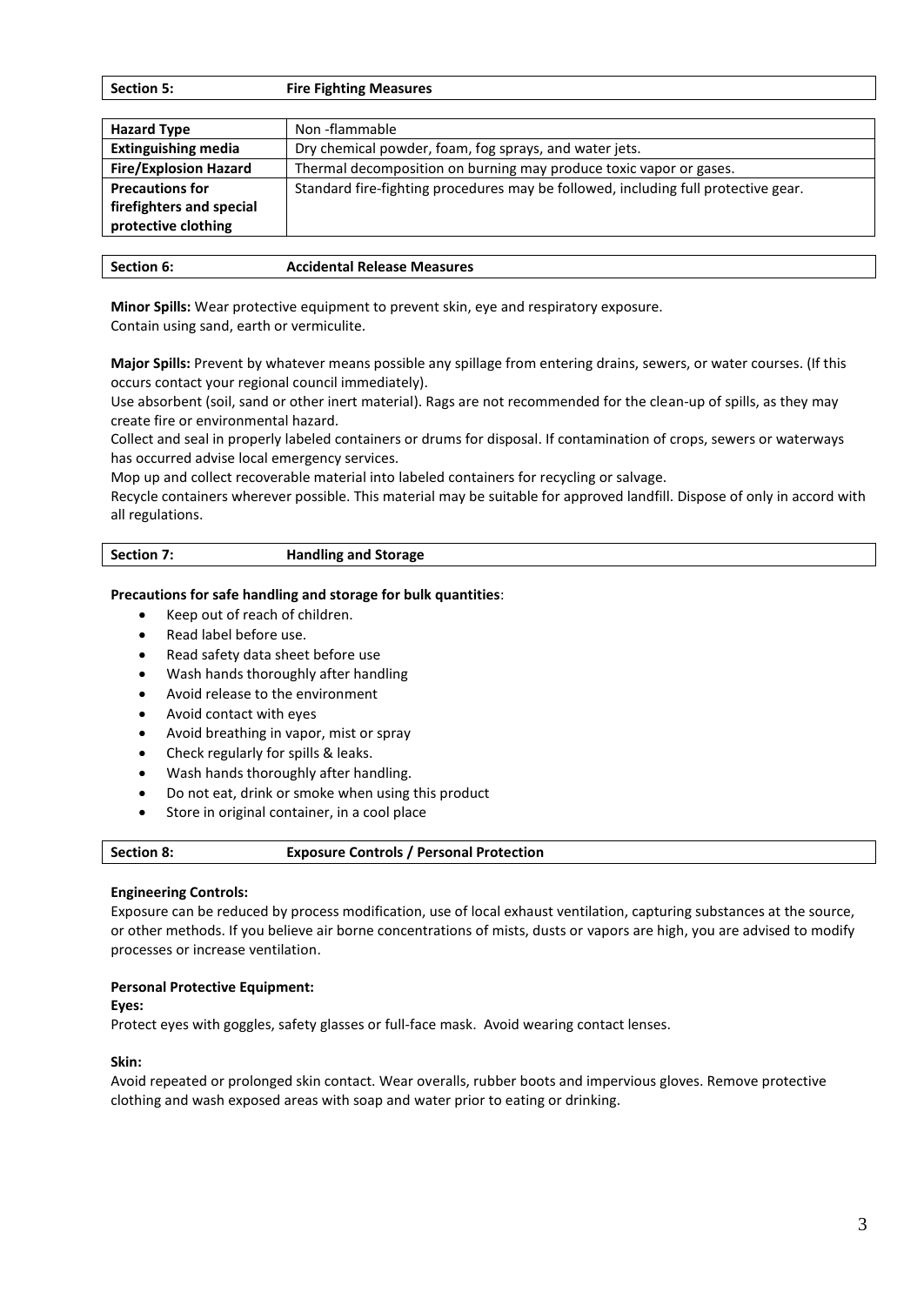| Section 9:             | <b>Physical and Chemical Properties</b> |                                        |               |
|------------------------|-----------------------------------------|----------------------------------------|---------------|
|                        |                                         |                                        |               |
| <b>Physical State:</b> | Liguid                                  | Upper explosive limit:                 | Not available |
| Appearance:            | Pale Yellow                             | Lower explosive limit:                 | Not available |
| Odour:                 | Soapy                                   | Vapour pressure:                       | Not available |
| Odour threshold:       | Not available                           | Vapour density:                        | Not available |
| Relative density:      | $1.1$ g/mL (approx)                     | Solubility in water:                   | Soluble       |
| pH as supplied:        | $9.5 - 10.0$                            | Partition coefficient n-octanol/water: | Not available |
| Freezing point         | Not available                           | Autoignition temperature:              | Not available |
| Boiling point:         | Not available                           | Decomposition temperature:             | Not available |
| Flash point:           | Not available                           | Kinematic Viscosity:                   | Not available |
| Flammability:          | Not available                           |                                        |               |

| Section 10:                             | <b>Stability and Reactivity</b>                                                                                                                          |
|-----------------------------------------|----------------------------------------------------------------------------------------------------------------------------------------------------------|
| Chemical Stability                      | Stable under normal storage conditions.                                                                                                                  |
| Conditions to Avoid                     | Containers should be kept closed in order to avoid contamination. Keep<br>from extreme heat and open flames. Do not store near combustible<br>materials. |
| Incompatibility                         | Strong oxidizing agents.                                                                                                                                 |
| <b>Hazardous Decomposition Products</b> | Products of combustion Carbon monoxide, Carbon dioxide, Sulphur Dioxide.                                                                                 |
| Section 11:                             | <b>Toxicological Information</b>                                                                                                                         |

#### **Summary**

No specific data is available for this product.

Toxicological data has been evaluated/calculated for the mixture. The product is considered to have the following potential health effects.

Contact with the eyes may result in serious eye damage. Contact with skin may result in irritation.

#### **Supporting Data:**

| Acute   | Oral                                  | Calculations of $LD_{50}$ for the mixture is >5000 mg/kg. No classification<br>required. |
|---------|---------------------------------------|------------------------------------------------------------------------------------------|
|         | Dermal                                | No Data                                                                                  |
|         | Inhaled                               | No Data                                                                                  |
|         | Eye                                   | The mixture is considered to be corrosive to the eyes based on the                       |
|         |                                       | quantities of components in the mixture which have an 8.3A hazard                        |
|         |                                       | classification.                                                                          |
|         | <b>Skin</b>                           | The mixture is considered to be a skin irritant based on the quantities of               |
|         |                                       | those components in the mixture which have either a corrosive or irritancy               |
|         |                                       | classification.                                                                          |
| Chronic | Sensitization                         | The mixture is considered to be a skin sensitizer based on the quantity of               |
|         |                                       | any component in the mixture which has a 6.5B sensitization classification.              |
|         | Mutagenicity                          | No Data                                                                                  |
|         | Carcinogenicity                       | No Data                                                                                  |
|         | Reproductive/development              | No Data                                                                                  |
|         | Systemic                              | No Data                                                                                  |
|         | Aggravation of existing<br>conditions | None Known                                                                               |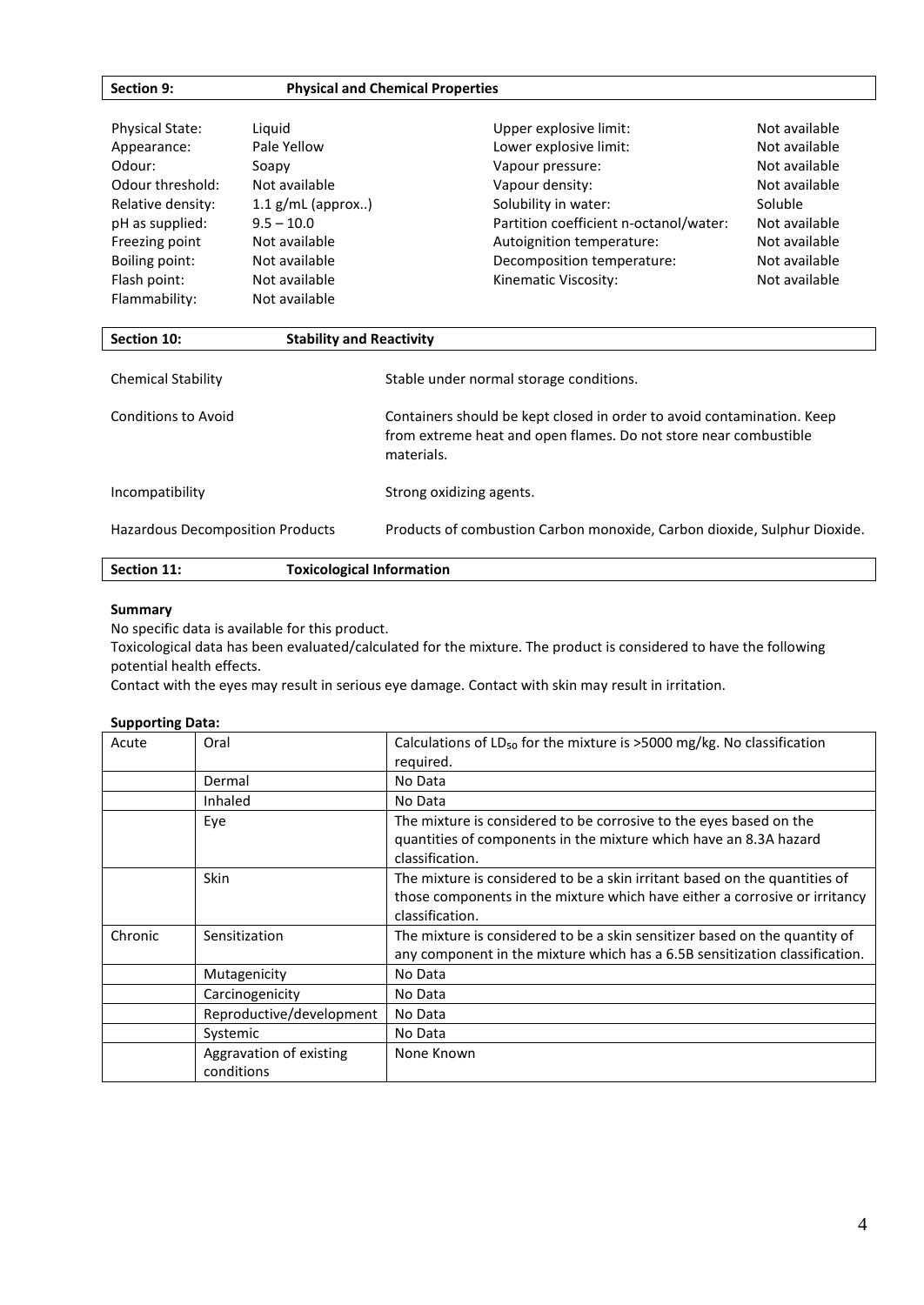| Section 12: | <b>Ecological Information</b> |
|-------------|-------------------------------|
|-------------|-------------------------------|

#### **Summary**

No specific data is available for this product.

| Aquatic                  | No Data |
|--------------------------|---------|
| <b>Bioaccumulation</b>   | No Data |
| Degradability            | No Data |
| Soil                     | No Data |
| Terrestrial vertebrate   | No Data |
| Terrestrial invertebrate | No Data |

Environmental Protection: Avoid contaminating waterways. Do not discharge the product into drains or sewers.

| Section 13:<br><b>Disposal Considerations</b> |  |
|-----------------------------------------------|--|
|-----------------------------------------------|--|

Rinse containers well with water before disposal. Preferably re-cycle container, otherwise send to an authorized landfill or similar.

This product is not classified as hazardous for transport according to the following:

- NZS 5433:2017 Safe Transport of Dangerous Goods.
- ADG Australian Code for Transport of Dangerous Goods.
- IMDG International Maritime Dangerous Goods Code.
- IATA International Air Transport Association.

This substance is not a Marine Pollutant.

**Section 15: Regulatory Information** 

EPA Approval Code: Cleaning Products (Subsidiary Hazard) Group Standard – HSR002530

HSNO Controls:

Trigger quantities for this substance:

|                                                   | <b>Trigger Quantity</b> |
|---------------------------------------------------|-------------------------|
| <b>Certified Handler</b>                          | Not required            |
| <b>Location Certificate</b>                       | Not required            |
| <b>Tracking Trigger Quantities</b>                | Not applicable          |
| Signage Trigger Quantities                        | 1,000L (8.3A)           |
| <b>Emergency Response Plan Trigger Quantities</b> | 1,000L (8.3A)           |

NZIoC: All components are listed on the New Zealand Inventory of Chemical Substances AICS: All components are listed on the Australian Inventory of Chemical Substances

#### **Section 16 Other Information**

**SDS Version Number:** 1.3 **SDS Effective Date: 30 May 2019 SDS Review Date: 30 May 2024**

**SDS Regulation:** The content and format of this SDS is in accordance with HSNO Approved Code of Practice (No. HSNOCOP 8-1 09-06): Preparation of Safety Data Sheets.